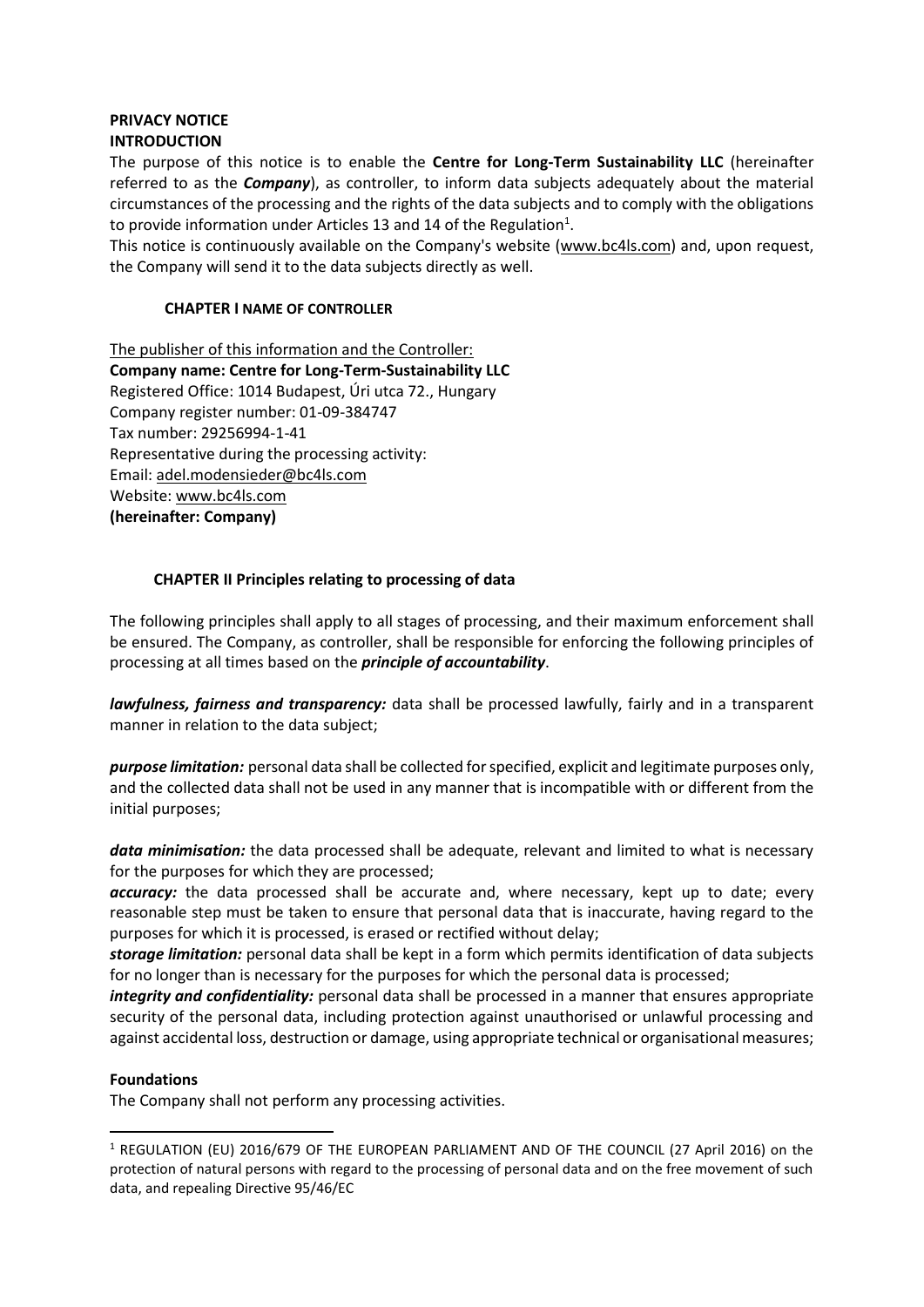The Company shall aim to obtain all personal data it processes directly from the data subject.

No data protection officer shall be appointed at the Company pursuant to Article 37 (1) of the Regulation and Article 25/L of Act CXII of 2011 on the Right of Informational Self-Determination and on Freedom of Information (hereinafter: Info Act), as the conditions set out therein do not apply to the Company as controller.

The Company does not carry out any processing activities in relation to personal data within the meaning of Article 35 of the Regulation. The Company shall carry out a data protection impact assessment when possibly planning any processing activity pursuant to Article 35 (1), in particular Paragraph (3) of the Regulation.

## **CHAPTER III Legal grounds for processing**

The processing of personal data is lawful only if and to the extent that at least one of the following legal grounds for processing applies *in accordance with Article 6 of the Regulation*:

a) the *data subject has given consent* to the processing of his or her personal data for one or more specific purposes;

b) processing is *necessary for the performance of a contract* to which the data subject is a party or it is necessary for taking steps at the request of the data subject prior to entering into a contract;

c) processing is necessary *for compliance with a legal obligation to which the controller is subject*;

d) processing is necessary in order *to protect the vital interests of* the data subject or of another *natural person*;

e) processing is necessary for the performance of a task carried out *in the public interest*;

f) processing is necessary *for the purposes of the legitimate interests pursued by the controller or by a third party*, except where such interests are overridden by the interests or fundamental rights and freedoms of the data subject which require protection of personal data.

The legal basis for the actually performed processing operations by the Company is the consent of the data subject, the performance of a contract or legal obligation, or the assertion of the legitimate interest of the Company as controller. The termination of one of the legal grounds for processing does not preclude the processing of the data on another legal ground.

# **CHAPTER IV Processing based on the consent of the data subject**

The consent of the data subject may serve as the basis for processing when no legitimate grounds for the processing of personal data for a specific purpose is provided by the performance of a contract, the fulfilment of a legal obligation or the assertion of a legitimate interest.

In the case of processing based on consent, the data subject's consent to the processing of his or her personal data must be requested on a form.

The consent shall cover all processing activities carried out for the same purpose or purposes. If the processing serves several purposes at the same time, the consent must be given for all processing purposes for which the data is processed.

At the Company, consent cannot be given in a written declaration that also applies to other matters. The Company shall not subject the conclusion or performance of a contract to the condition of giving consent to the processing of personal data that is not necessary for the performance of that contract. The data subject may withdraw his or her consent by any statement communicated to the Company by e-mail or to an employee acting within the scope of the Company's activities by verbal communication. In the event of verbal withdrawal of consent, the employee shall give a written notice to the current managing director of the Company, providing all information necessary for the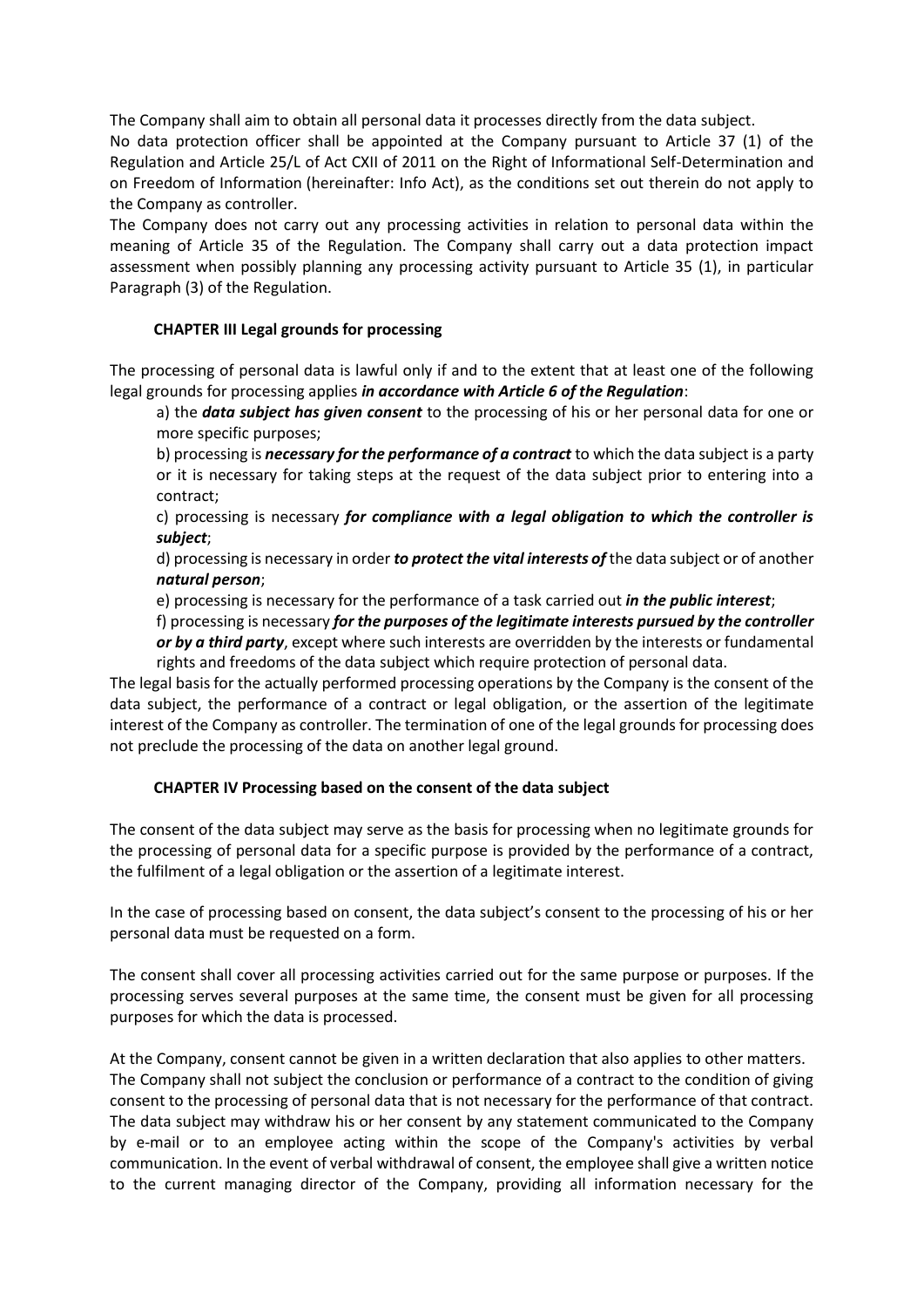termination of processing as soon as possible, in particular the data subject's name, the date of withdrawal and the scope of data affected by the withdrawal.

If the personal data has been collected with the consent of the data subject, the controller may, unless otherwise provided by law, process the collected data without further special consent in order to fulfil the legal obligation applicable to the controller.

# **CHAPTER V Processing based on the performance of a legal obligation**

1.) The processing based on the performance of a legal obligation is independent of the consent of the data subject, since the processing is determined by law. In such cases, the data subject must be informed of the compulsory nature of the processing before the processing starts and clear and detailed information must be provided on all the facts relating to the processing of his or her data, in particular the purposes and legal basis for the processing, the identity of the controller and the processor, the duration of the processing, the fact that the controller is processing the data subject's personal data under a legal obligation and the persons who may access the data. The information must also cover the rights and remedies of the data subject in relation to the processing. In the case of mandatory processing, the information may also be provided by publishing a reference to the legal provisions containing the aforementioned information.

2.) The Company processes the data of natural persons who interact with it as employees (see details in Chapter V), customers, suppliers, sponsors or scholarship holders for the purposes of fulfilling legal obligations, tax and accounting obligations (accounting, taxation), for the purposes of statutory charge obligations and for the purposes of claiming social security cash benefits. The scope of the data processed is defined by Article 167 of Act C of 2000 on Accounting, Articles 169 and 202 of Act CXXVII of 2017 on Value Added Tax, Act CXVII of 1995 on Personal Income Tax and certain rules of law providing for social security contribution obligations and benefits.

The period of storage of personal data is 8 years after the termination of the legal relationship giving rise to the legal grounds.

Persons entitled to know the personal data under this point 2.) are the employees and processors performing tax, accounting, payroll and social security tasks. The personal data under this point 2.) will be transferred to the respective entities in contractual relation with the Company at all times for the performance of accounting (OPTIMA Befektetési Zrt.) and payroll (RUHAN Kft.) tasks, which are also the recipients of the personal data. Employees and data processors performing tax, accounting, payroll and social security tasks at the recipients have the right to access the personal data under this point 2.).

# **CHAPTER VI Processing of data (CVs) of job applicants**

The Company processes the content of the CVs provided by job applicants and any other personal information provided during the application process.

The scope of personal data that can be requested from applicants: name of the natural person, date of birth, address, qualification data, data on previous employment, other relevant experience, photo, telephone number, e-mail address.

The purpose of the processing of personal data: to assess the application and conclude an employment contract with the selected person.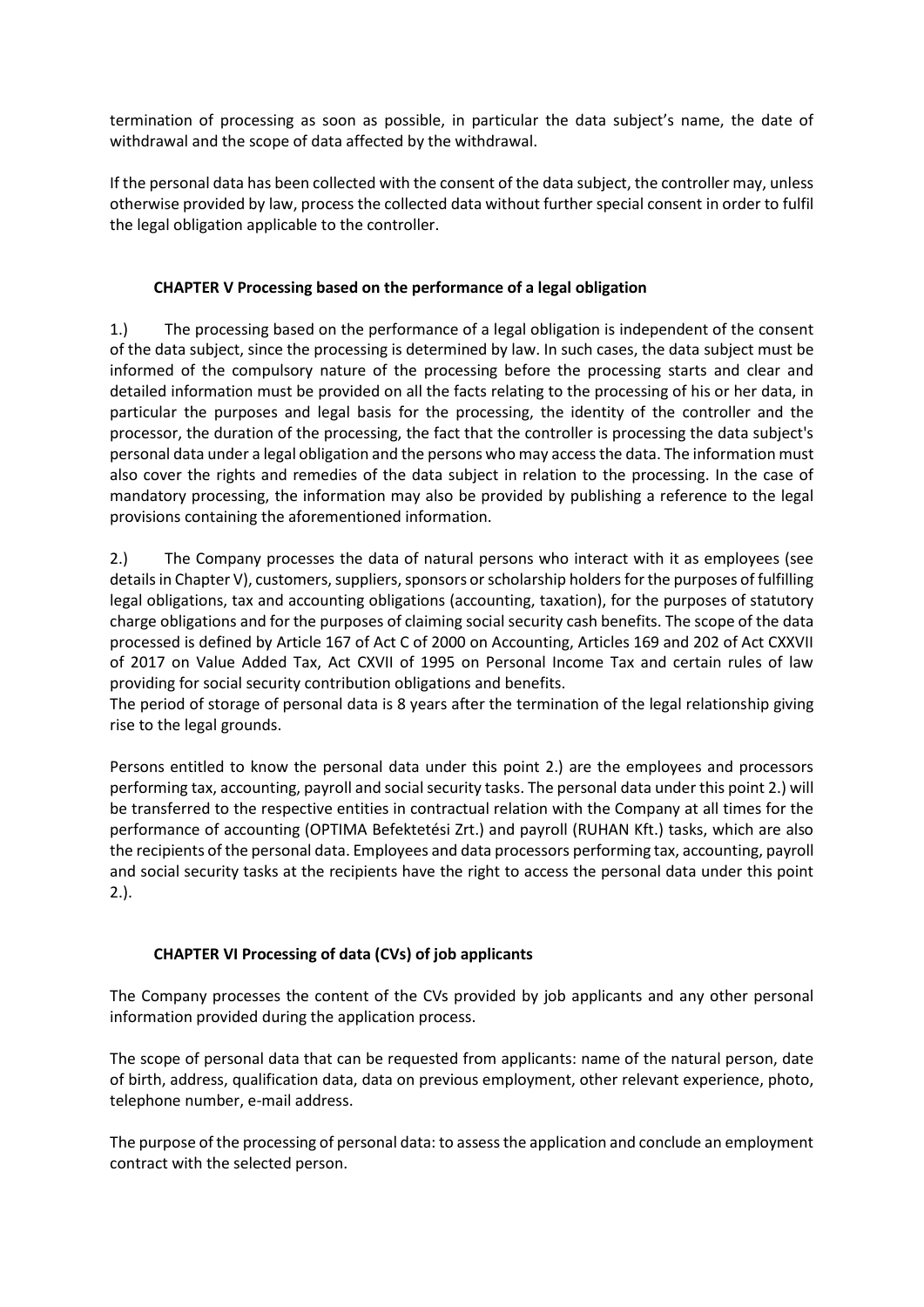Legal basis of processing: the legitimate interest of the Company.

Recipients of the personal data: the person exercising the employer's rights in the Company.

The period of storage of personal data: Until the conclusion of an employment contract with the selected candidate.

## **CHAPTER VII Processing related to contracts**

## ➢ **Natural person and sole trader contractual partners**

The Company shall, under the title of performing a contract and for the purposes of the conclusion, performance or termination of a contract, process the name, name at birth, date of birth, mother's name, address, tax identification code, tax number, number of the sole trader's identity card, number of personal identity card, address, address of registered office, address of place of business, telephone number, e-mail address, bank account number, social security number of the natural person contracted by the Company as customer, supplier, sponsored person, scholarship holder, etc.

Recipients of the personal data: the employee of the Company appointed to take part in performing the contract. In order to fulfil the contractual and statutory obligations for tax, accounting and payroll services, the personal data necessary for the fulfilment of these obligations are transferred to the Company's tax, accounting, payroll and social security service provider as processor.

The period of storage of personal data: 5 years after the termination of the contract.

Legal grounds for processing personal data: performance of a contract and legal obligations.

The natural person data subject must be informed when the contract is concluded that the purpose of processing is the performance of the contract.

## ➢ **Contracts concluded with organisations**

The Company shall process the personal data of the contact person and representative appointed by the entities that have contractual relations with the Company as a customer or supplier which have come to its knowledge in the course of the performance of the contract for the purposes of the contract.

The scope of personal data that may be processed: name, telephone number and e-mail address of the natural person.

Purpose of processing personal data: performing the contracts of the Company. Legal grounds for processing personal data: performing the contract.

Recipients of personal data: the employee of the Company appointed to take part in concluding and performing the contract. In order to fulfil the contractual and statutory obligations for tax, accounting and payroll services, the personal data necessary for the fulfilment of these obligations are transferred to the Company's service providers at all times for accounting (OPTIMA Befektetési Zrt.) and payroll (RUHAN Kft.) services, as processors. Employees and data processors performing tax, accounting, payroll and social security tasks have the right to get acquainted with the personal data.

The period of storage of personal data: 5 years after the termination of the contractual business relationship.

The data subject shall be informed in a verifiable manner of the circumstances of the processing described in this point by the employee of the Company designated for the conclusion and performance of the contract.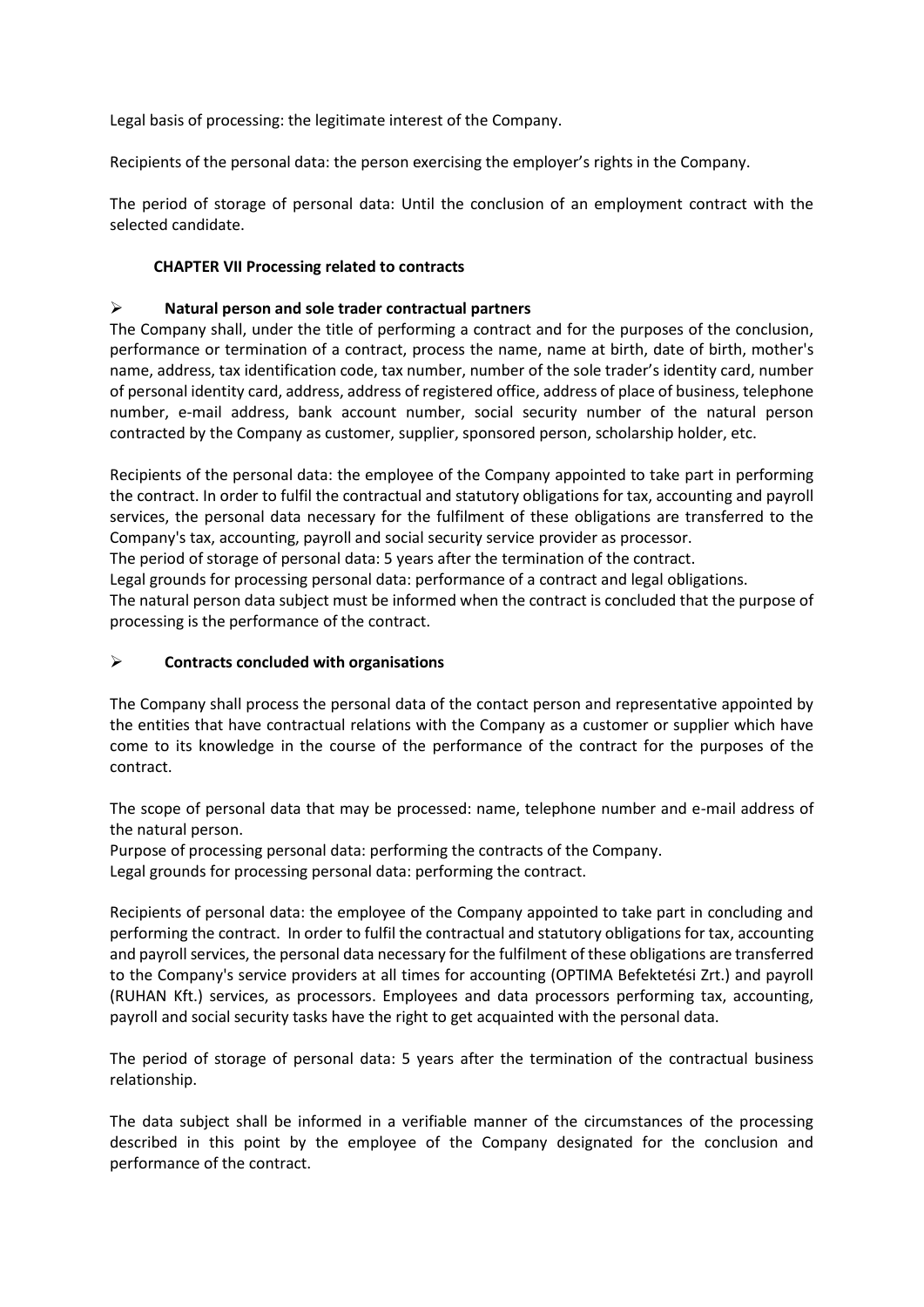## **CHAPTER VIII Data processing on the Company's website**

The Company uses cookies on its website **bc4ls.com** in order to enhance user experience. In general, cookies facilitate the use of the website, help the website to provide users with a real web experience and an effective source of information, and enable the website operator to monitor the functioning of the site, prevent abuse and ensure the smooth and adequate provision of services on the website.

## **Cookies used on the website https://bc4ls.com**

Cookies are necessary to allow visitors to browse the website and to make smooth and full use of its functions and the services available through it, including, but not limited to, the memorisation of actions taken by the visitor on the pages during a visit.

The website **https://bc4ls.com** collects and processes the following data about the visitor and the device used for browsing:

- IP address used by the visitor;
	- type of the browser;
	- characteristics of the operating system of the browsing device (the language set);
	- time of the visit;
	- visited (sub)page, function or service.

Accepting the use of cookies is not mandatory, but certain website features or services may not function properly without cookies.

The cookies used on the website are not in themselves suitable for identifying the user, i.e. the abovementioned data created and processed from a technical point of view cannot be identified, the duration of the cookie's processing is limited to the actual visit of the visitor, and this type of cookie is automatically deleted from the visitor's computer at the end of the session or when the browser is closed.

Scope of the data processed: AVChatUserId, JSESSIONID, portal referer.

The legal grounds for this processing is Article 13/A (3) of Act CVIII of 2001 on Certain Aspects of Electronic Commerce Services and Information Society Services (hereinafter: Electronic Commerce Act).

Purpose of processing: to ensure the proper functioning of the website.

Detailed information on how cookies work on this website can be found at the following addresses: WordPress: <https://wordpress.org/support/article/cookies/>

WooCommerce: <https://docs.woocommerce.com/document/woocommerce-cookies/>

GoogleAnalytics: [https://developers.google.com/analytics/devguides/collection/analyticsjs/cookie](https://developers.google.com/analytics/devguides/collection/analyticsjs/cookie-usage?hl=hu)[usage?hl=hu](https://developers.google.com/analytics/devguides/collection/analyticsjs/cookie-usage?hl=hu)

FacebookPixel: [https://www.facebook.com/business/help/471978536642445?id=120537668283214](https://www.facebook.com/business/help/471978536642445?id=1205376682832142) [2](https://www.facebook.com/business/help/471978536642445?id=1205376682832142)

Hotjar: <https://help.hotjar.com/hc/en-us/articles/115011789248-Hotjar-Cookies>

The html code of **https://bc4ls.com** operated by the Company contains links from and to external servers independent of the Company. The server of the external service provider is directly connected to the computer of the user concerned. The providers of these links are able to collect user data (e.g. IP address, data related to the browser and the operating system, address of the visited page and the time of visit) due to the direct connection to their server and the direct communication with the user's browser.

The contents possibly personalised for the Data Subject are served by the server of the external service provider.

The independent measurement and auditing of traffic and other web analytics data of the **https://bc4ls.com** website is supported by the server of Google Analytics as external service provider. More information about the processing performed by www.google.com/analytics is available at http://www.google.com/intl/hu/policies/.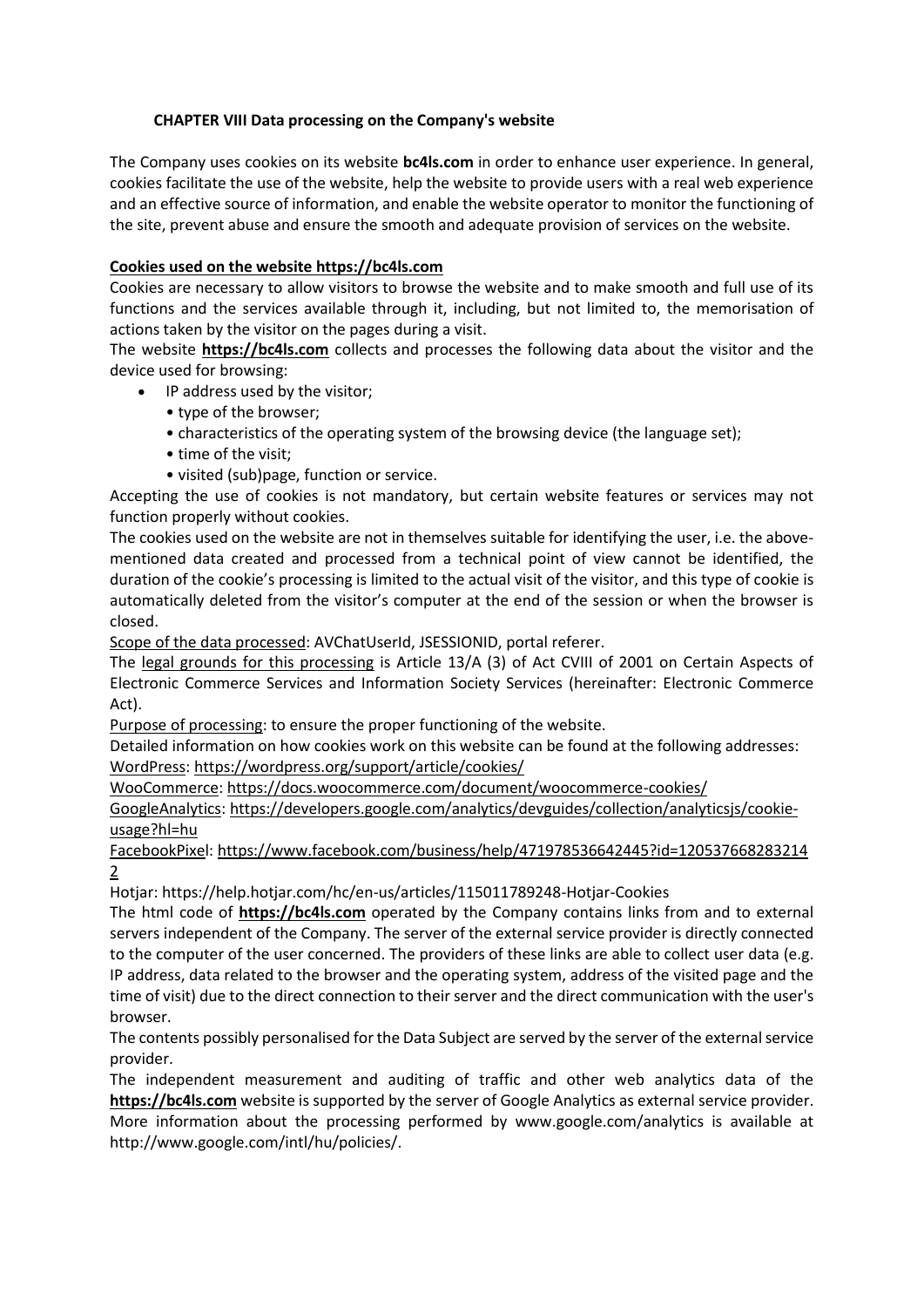## **CHAPTER IX Processing based on the data subject's voluntary participation**

#### **Applications from researchers and other contributors**

One of the purposes of the Company is to create a community of researchers.

On the website https://bc4ls.com, under the "Apply" menu, or via email sent to the Company, it is possible for the person concerned to submit an application if he or she wishes to participate as a researcher in the professional and research activities of the Company.

The following data must be provided: name, contact details (e-mail address and telephone number) and, for the purposes of assessing the application, the CV of the applicant with the information content voluntarily determined by the applicant.

The purpose of the processing is to assess the data subject's application to join as a researcher or other contributor, and the legal grounds for the processing is the data subject's voluntary consent and legitimate interest. The recipient of the data is the employee responsible for the administrative processing of job applications and the Advisory Board of the Company which assesses the merits of the applications. Duration of data processing: until the job application has been assessed, but no later than 2 years from the date of sending the application during which period the applicant may be selected at any time.

In case the applicant requests the termination of data processing, it can be notified to the e-mail address adel.modensieder@bc4ls.com, which the Company will comply with by deleting the documents of the submitted application within 8 days from the receipt of the e-mail.

#### **Newsletter function**

The data subject can subscribe to the newsletter function by going to the webpage https://bc4ls.com and clicking on "Subscribe". This allows the data subject to express his or her wish to receive the electronic newsletter prepared periodically by the Company to his or her e-mail address. On this ground, the Company will process the name and e-mail address of the data subject. The legal basis for the processing the data subject's voluntary consent and legitimate interest. The recipient of data is the employee compiling the mailing list for sending the newsletters. The Company will process the name and e-mail address of the data subject until they indicates that they no longer wish to receive the newsletter by clicking on the "Unsubscribe" link in the letter containing the newsletter or by sending a letter to the Company to the e-mail address [bc4ls@bc4ls.com.](mailto:bc4ls@bc4ls.com)

#### **Application for a scholarship program**

The Company creates a scholarship program and manages the CVs submitted by the applicants and the data provided therein and disclosed by the applicants.

The purpose of data management is to enable the Company to select from among the applicants those who shall receive a scholarship.

The period of data management is 2 (two) years from the submission of the application, during which the data subject may be selected among the scholarship holders at any time based on its application.

The addressee of the data management is the employee of the Company managing the scholarship program, as well as the Advisory Board of the Company, which evaluates the merits of the applications. The legal basis for data processing is the voluntary consent and legitimate interest of the data subject.

If the data subject requests the termination of the data processing, it can indicated at any time at adel.modensieder@bc4ls.com, and the Company will comply with the request by deleting the documents of the submitted application within 8 days from the receipt of the e-mail.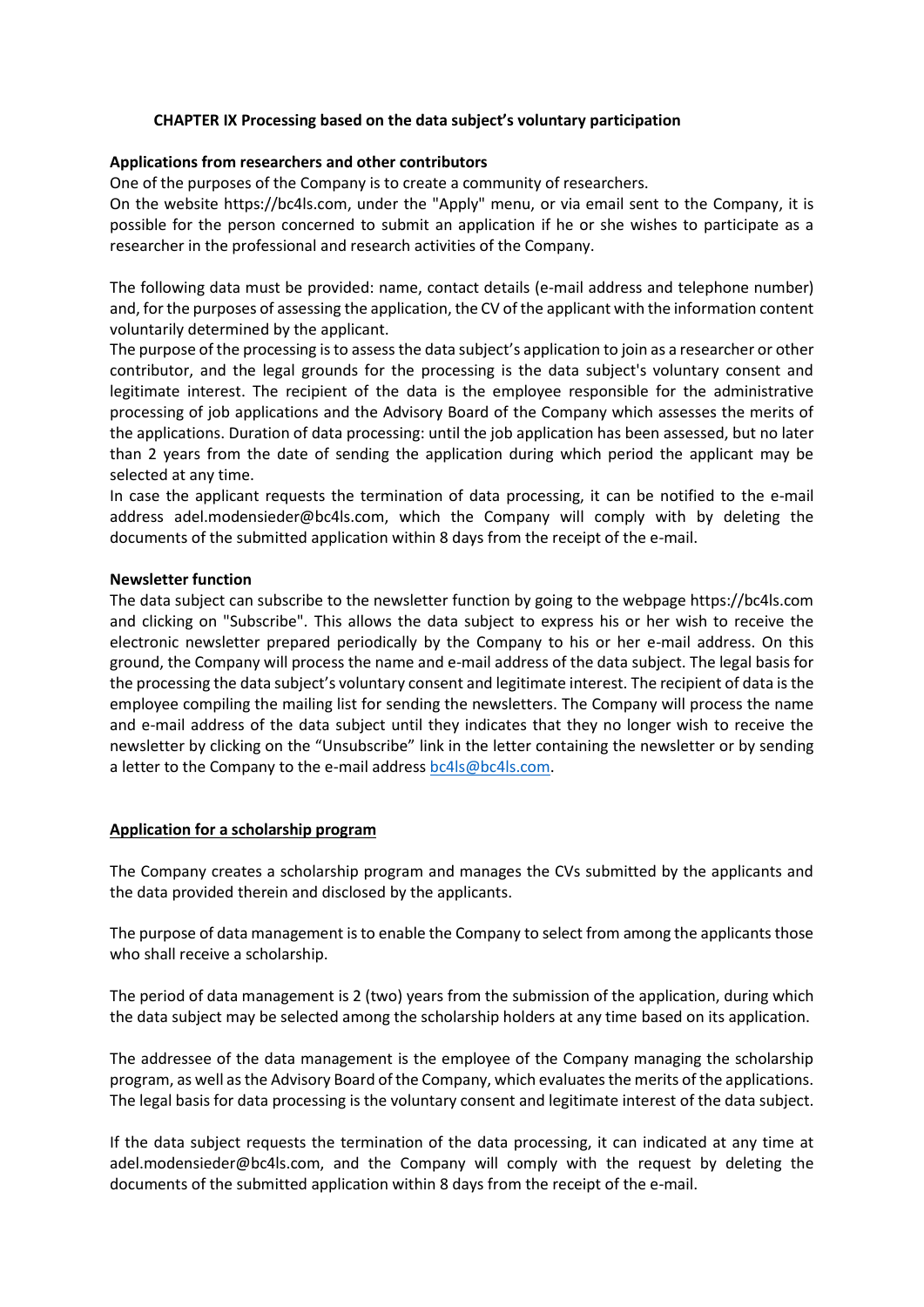## **CHAPTER X PHOTO AND VIDEO RECORDING AT THE COMPANY'S REGISTERED SEAT**

Means of personal and property protection

At the Company's registered seat, in the Building at 72 Úri utca, Budapest, its operator operates a camera surveillance system installed in the entire indoor area of the facility. The purpose of operating the camera surveillance system is to protect human life, physical integrity, personal liberty and property. The camera surveillance system also enables image and sound recording, on the basis of which the behaviour of the data subjects in the facility is also recorded as personal data. No recording shall be made in a room where observation would violate human dignity, especially in toilets.

The legal basis for this data management is the legitimate interest of the owner of the Building in the protection of property and the occupants of the Building in the protection of personal and property.

Information on the use of the camera surveillance system on the site of the facility shall be provided in a clearly visible and legible manner at each entrance, together with the availability of this data management policy.

Recorded recordings are available at the facility during storage period and will not be transmitted if not requested for further use.

During the registration as a condition of participation in the event held on the property, the data subject consents to the processing of the following personal data:

- name,
- e-mail address.

The purpose of data management is to identify the persons entering the property. The recipient of the data is the people performing personal and property security services in the property at all times. Duration of data management: 5 days after participating in the program concerned.

The Company is not a data controller with respect to these data processes. With regard to personal data processed in connection with the protection of persons and property, Raw Facility Management Kft. (1024 Budapest, Fény u. 16., company registration number: 01-09-340669, e-mail: rawdevelopment@gmail.com) is the Data Controller, so this data management this Company's privacy policy, which is available on site, shall govern.

#### **Documentation of the Company's programs and events**

The Company is entitled to document the events organized at the entire indoor area of the Building, as the facility located at Budapest Úri u. 72. by recording images and videos. These images and video recordings (hereinafter together: recordings) are recorded using a non-installed technical system, with the assistance of the person recording the present recording.

The purpose of the recordings is to enable the Company to document its activities and report on its website and social media interfaces. The Company may later use the recordings to create an album, archive or any other printed or digital document or film.

Information on the possibility of recording shall be provided in a clearly visible conspicuous place next to each entrance to the premises of the facility, together with an indication of the contact details of this data management policy.

The legal basis of this data management is the enforcement of the legitimate interests of the Company, which the data subject acknowledges and accepts by entering the territory of the facility on the basis of the information.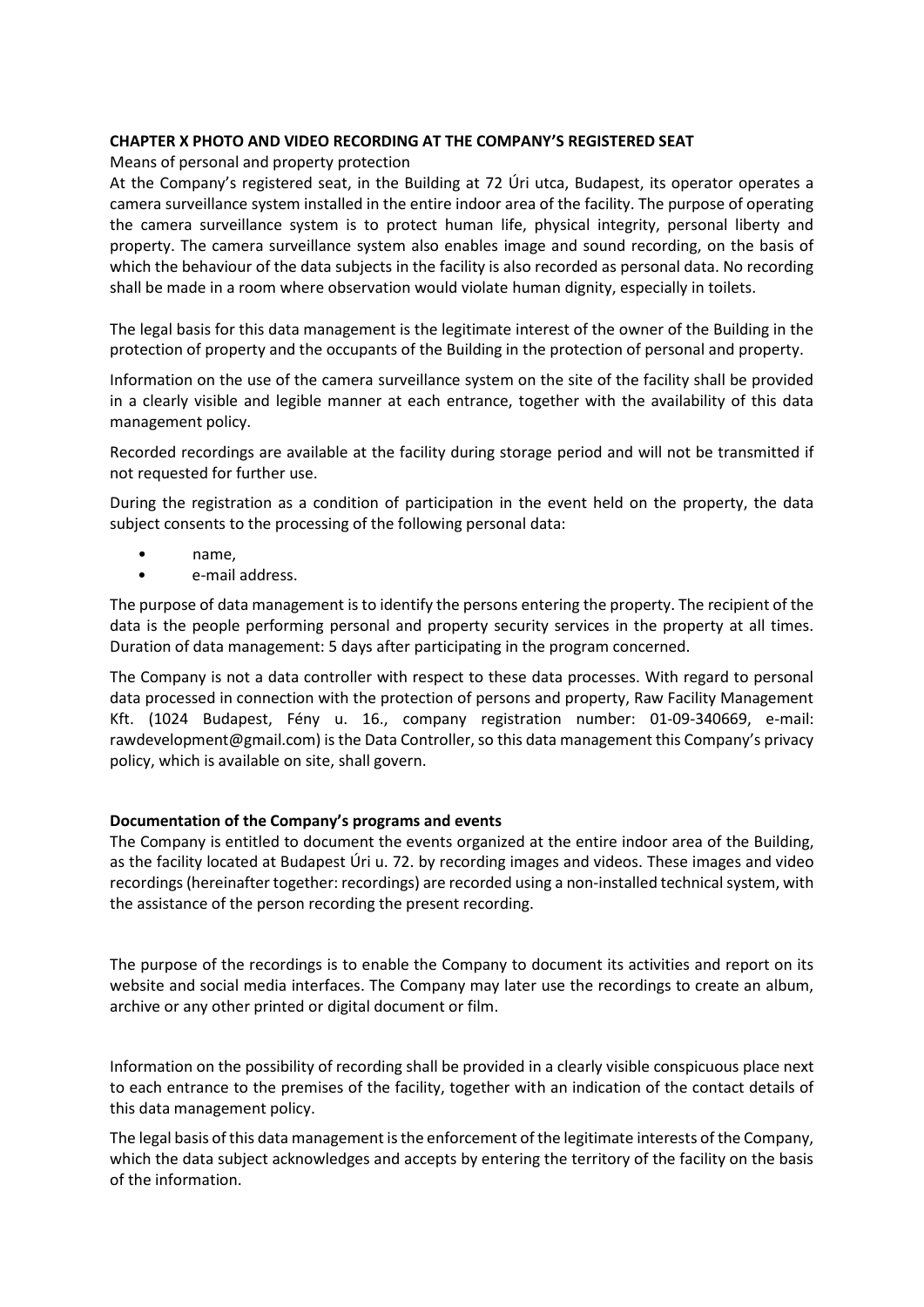The Company provides the data subject with the opportunity to indicate to the person making the record that he or she wishes not to be recorded, such a request shall be accepted and fulfilled by the person making the recording.

The data subject may initiate the deletion or deactivation of recordings at the e-mail address bc4ls@bc4ls.com, on which he or she can be identified and thus the recording constitutes a personal data.

The Company shall contact the data subject with such an indication within 24 hours on working days, otherwise on the next working day and shall delete or make them inaccessible within 8 hours from the identification of the affected data.

If the data subject's request for cancellation or inaccessibility as described above is made in such a way that the recordings (personal data) are identified together with the request, the Company will comply with the data subject's request within 24 hours of its receipt, otherwise on the next business day.

In the absence of the above request, the period of storage of personal data will last until the existence of such a legitimate interest of the Company.

The recipient of the recordings, thus personal data, is the employee of the Company entrusted with the organization of the given event.

#### **CHAPTER XI Processors**

The Company does not process data controlled by others. Processors in a contractual relationship with the Company as principal:

Accounting service provider: **Company name: Optima Befektetési Zrt.**  Registered Office: 1013 Budapest, Döbrentei utca 2., Hungary Company register number: 01-10-048464 Tax number: 25294848-2-41 Representative: Dr Zoltán Fekete, CEO Email: [info@optimabudapest.hu](mailto:info@optimabudapest.hu)

Payroll service provider: **Company name: RUHAN Számviteli és Munkaügyi Kft.** Registered Office: 2092 Budakeszi, Knáb János utca 38., Hungary Company register number: 13-09-134511 Tax number: 11735036-2-13 Representative: Anikó Varga, Managing Director Email: [anikoridacs@t-online.hu](mailto:anikoridacs@t-online.hu)

#### **CHAPTER XII Data security measures**

The Company shall take the technical and organisational measures necessary to enforce the provisions of the Regulation and the Info Act in order to ensure the security of personal data for all purposes and legal grounds.

In order to ensure an adequate level of security of the personal data processed, the Company takes technical and organisational measures appropriate to the level of risk posed by the processing in order to safeguard the fundamental rights of data subjects.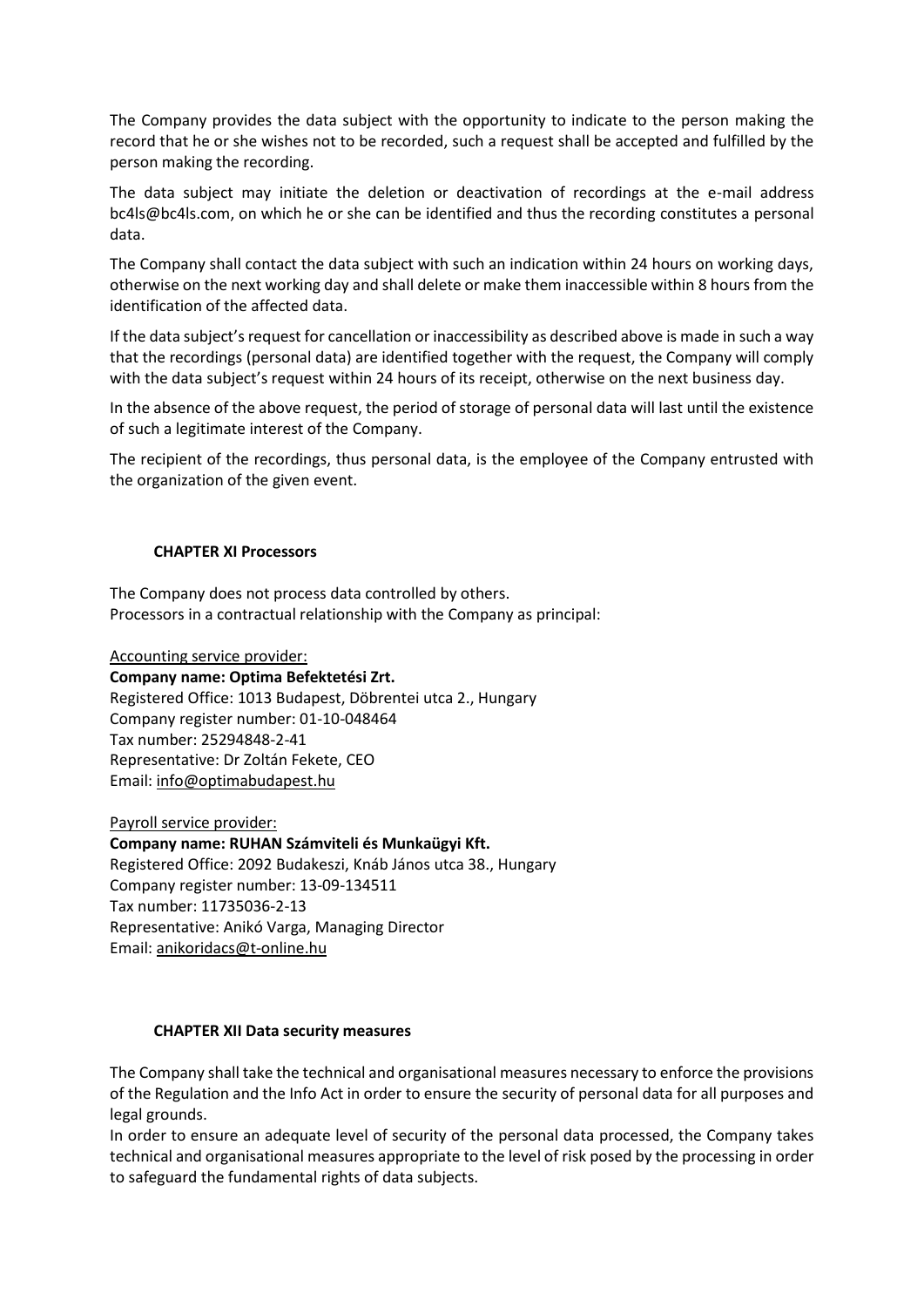In designing and implementing these measures, the Company shall take into account all the circumstances of the processing, in particular the state of the art, the cost of implementing the measures, the nature, scope and purposes of the processing, and the risks of varying likelihood and severity to the rights of data subjects posed by the processing.

The Company will ensure through data security measures:

- $\triangleright$  the denial of access by unauthorised persons to the means used for the processing by storing the assets in a secure place protected from unauthorised persons and/or by keeping them in the custody of employees;
- $\triangleright$  the prevention of unauthorised reading, copying, modification or removal of data media;
- $\triangleright$  the prevention of unauthorised input of personal data into the processing system and unauthorised access, modification or deletion of personal data stored in the processing system;
- $\triangleright$  the prevention of the use of processing systems by unauthorised persons via data transmission equipment;
- $\triangleright$  that persons authorised to use the system have access only to the personal data necessary for the performance of their tasks;
- $\triangleright$  the ability to verify and establish, by means of logs and verifications, the recipients to which the personal data has been or may be transmitted or made available by means of a data transmission installation;
- $\triangleright$  the ability to verify and establish ex post, through logging, which personal data has been entered into the processing system by whom and at what time;
- $\triangleright$  the prevention of unauthorised access to, copying, modification or deletion of personal data during transmission or transport of the data carrier;
- $\triangleright$  that the processing system can be restored in the event of a malfunction; and
- $\triangleright$  that the processing system is operational, that any errors in its operation are reported in the form of logs and employee reports, and that the personal data stored cannot be altered even by the false operation of the system.

The Company shall take appropriate measures to protect the personal data it processes against accidental or unlawful destruction, loss, alteration, damage and unauthorised disclosure or access.

The Company, as employer, shall require all employees to comply with this policy in order to protect personal data. Personal data may be accessed by employees of the Company in accordance with this policy.

The Company shall protect its IT system serving also for the storage of personal data with firewall and virus protection. The information technology system operated by the Company shall ensure that personal data is accessed only for the intended purpose, under controlled conditions and only by those persons who need to have access to it in order to perform their tasks.

Only the competent administrators may have access to the documents under processing. The Company shall keep the documents containing personnel, payroll, labour and other personal data securely locked, and only the employee whose job is to control and forward these data to the processor (Chapter V) may have access to them.

The Company shall ensure the adequate physical protection of data and the media and documents carrying it.

Accesses and access attempts shall be logged on IT systems and continuously analysed in order to detect and handle personal data breaches without delay.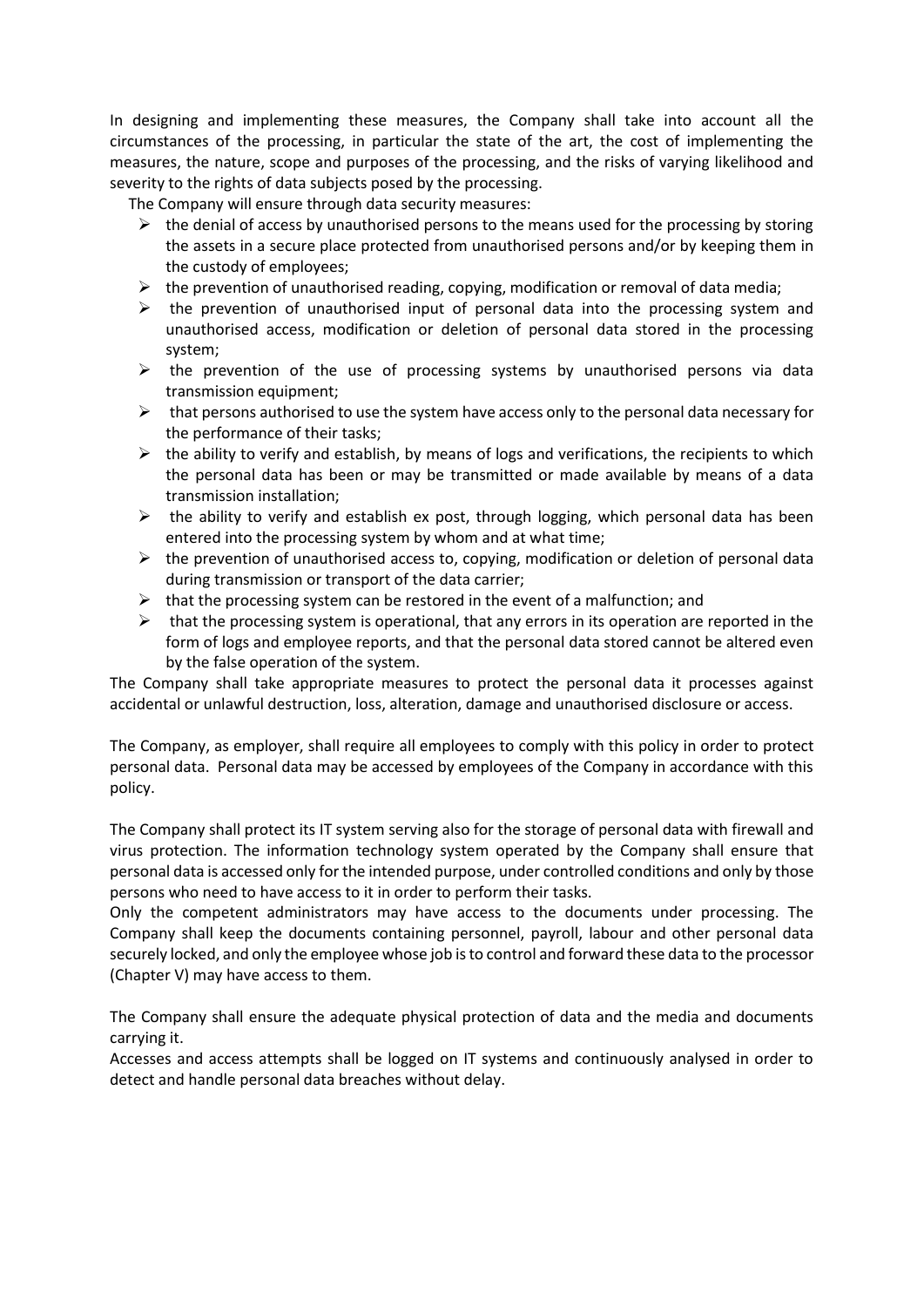## **CHAPTER XIII Handling personal data breaches**

Personal data breach means a breach of security leading to the accidental or unlawful destruction, loss, alteration, unauthorised disclosure of, or access to, personal data transmitted, stored or otherwise processed.

The prevention and handling of personal data breaches and compliance with the relevant legal requirements are the responsibility of the Company's Managing Director at all times.

If any employee of the Company becomes aware that a personal data breach has occurred or is likely to occur, they must notify the Company's Managing Director.

The detection of a personal data breach can be reported to the e-mail address of the Managing Director at all times [\(adel.modensieder@bc4ls.com\)](mailto:adel.modensieder@bc4ls.com).

In the first instance, the data subjects and employees of the Company have the right to report a personal data breach, but any personal data breach shall be obligatorily and properly investigated irrespective of the reporting person.

In the event of a notification of a personal data breach, the Company's Managing Director shall investigate the notification without delay. In doing so, the Managing Director determines the facts and decides whether it is a real incident or a false alarm.

The decision on the merits shall state:

- $\triangleright$  the time and place of the incident;
- $\triangleright$  the description, circumstances and effects of the incident;
- $\triangleright$  the scope and quantity of data compromised in the incident;
- $\triangleright$  the range of data subjects affected by compromised data;
- $\triangleright$  the description of the measures taken to deal with the incident;
- $\triangleright$  a description of the measures taken to prevent, remedy or reduce the damage.

In the event of a personal data breach, the affected systems, persons and data shall be contained and separated, and care shall be taken to collect and preserve evidence on the occurrence of the breach. After that, damage restoration and return to lawful operation can begin.

#### **Recording of personal data breaches**

Records of personal data breaches must be kept, including:

- a) the scope of affected personal data;
- b) the scope of data subjects affected by the personal data breach;
- c) the time of the personal data breach;
- d) the circumstances and effects of the personal data breach;
- e) the measures taken to remedy the data breach;

f) other data specified in the legislation providing for the processing.

The data regarding personal data breaches in the register must be kept for 5 years from the date of the decision.

#### **CHAPTER XIV Rights of the data subject**

#### **The data subject's right to adequate information**

The Company will keep this Privacy Policy available at its headquarters and will send it to the data subject individually upon request.

#### **Right to prior information**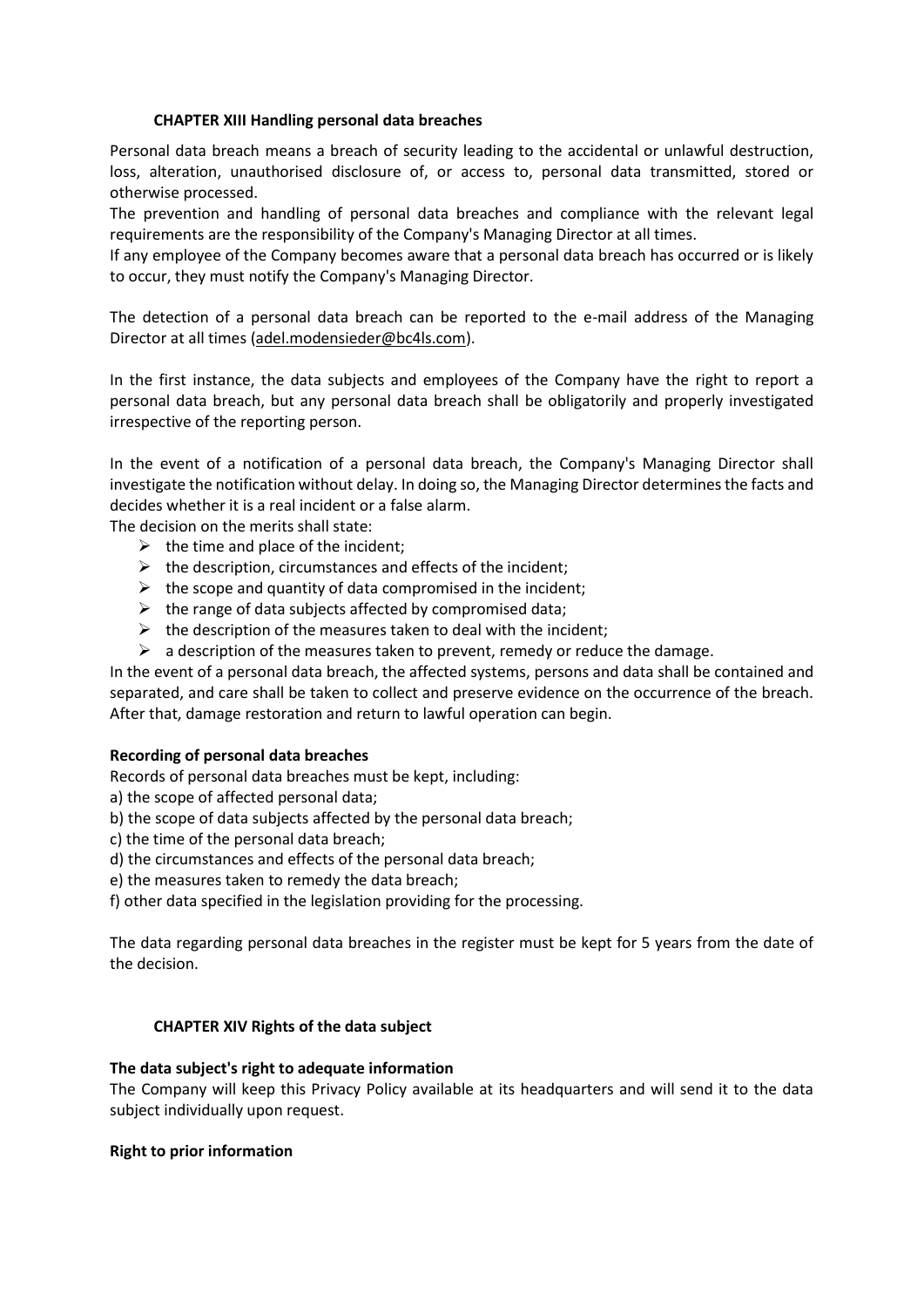The data subject has the right to be informed of the facts and information relating to the processing before the processing starts. (See details in Chapter XI)

If the Company intends to carry out further processing of personal data for purposes other than those for which it was collected, the data subject must be informed of this different purpose and of any additional information relevant as set out above before further processing.

## **Right of access by the data subject**

The data subject shall be entitled to receive feedback from the Company as to whether or not his or her personal data is being processed and, if such processing is taking place, to have access to the personal data and information relating to the processing.

## **Right to rectification**

The data subject shall have the right to obtain, at his or her request and without undue delay, rectification by the Controller of inaccurate personal data relating to him or her. Taking into account the purpose of the processing, the data subject has the right to request the completion of incomplete personal data.

## **Right to erasure ('right to be forgotten')**

The data subject shall be entitled to have the personal data relating to him or her erased by the Company without undue delay at his or her request if

a) the personal data is no longer necessary for the purposes for which it was collected or otherwise processed;

b) the data subject withdraws the consent on which the processing is based and there is no other legal basis for the processing;

c) the data subject objects to the processing and there are no overriding legitimate grounds for the processing;

d) the personal data has been unlawfully processed;

e) the personal data must be erased in order to comply with a legal obligation under Union or Member State law applicable to the Company;

f) the personal data was collected in connection with offering services related to information society.

# **Right to restriction of processing**

The data subject shall have the right to obtain, at his or her request, the restriction of processing by the Controller if

a) the data subject contests the accuracy of the personal data, in which case the restriction shall apply for the period of time necessary to allow the Company to verify the accuracy of the personal data;

b) the processing is unlawful and the data subject opposes the erasure of the data but requests instead the restriction of their use;

c) the Company no longer needs the personal data for the purposes of processing, but the data subject requires it for the submission, exercise or defence of legal claims; or

d) the data subject has objected to the processing; in this case, the restriction shall apply to the period until it is established whether the legitimate grounds of the Company prevail over the legitimate grounds of the data subject.

The Controller shall inform each recipient to whom the personal data has been disclosed of any rectification, erasure or restriction of processing, unless this proves impossible or involves a disproportionate effort. Upon request, the Company will inform the data subject of these recipients.

#### **Right to object**

The data subject shall have the right to object at any time, on grounds relating to his or her particular situation, to the processing of his or her personal data necessary for the performance of a task carried out in the public interest or in the exercise of official authority, or based on the legitimate interests of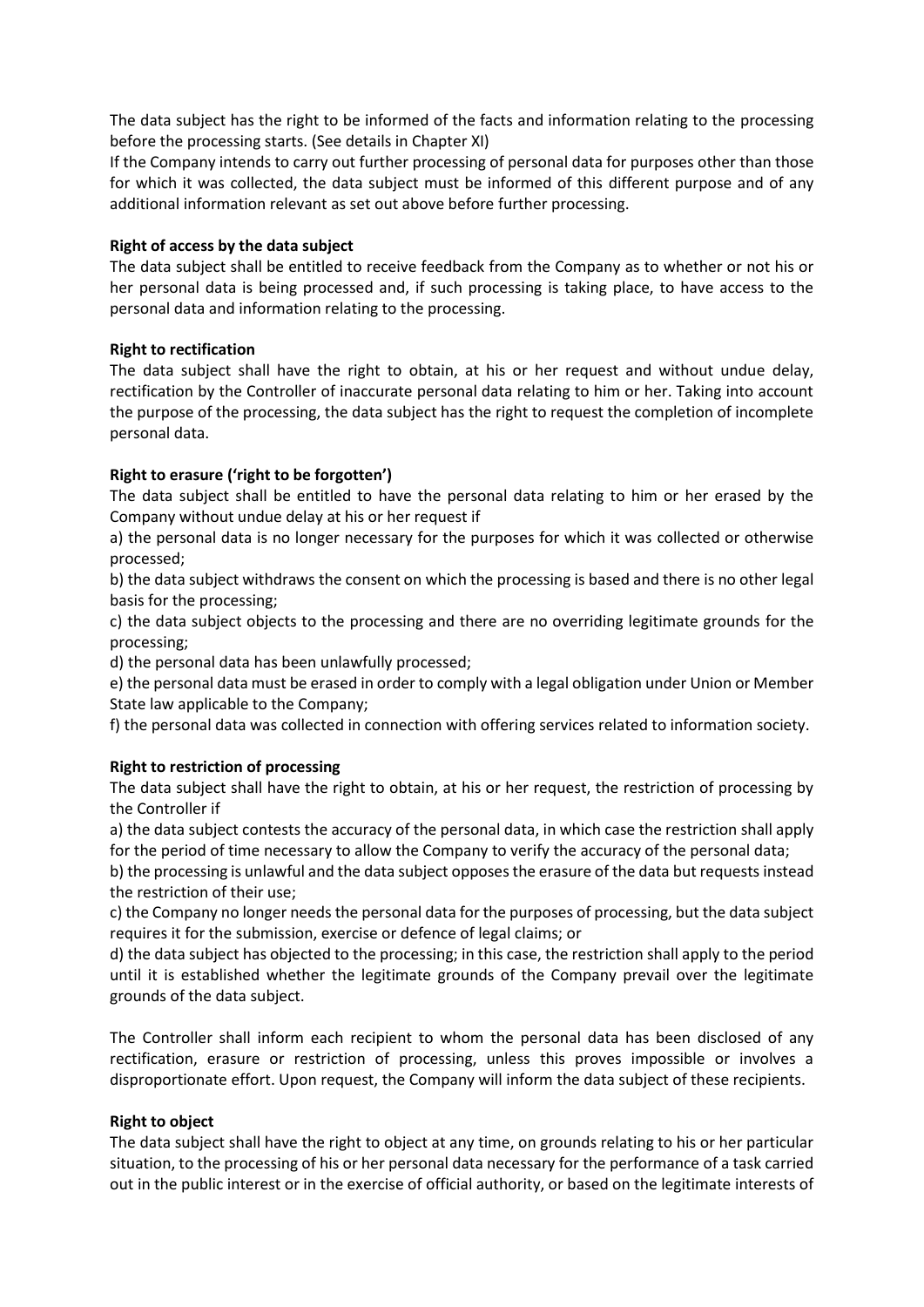the Controller or a third party. In this case, the Company may no longer process the personal data, unless it can demonstrate compelling legitimate grounds for the processing which override the interests, rights and freedoms of the data subject, or which are related to the submission, enforcement or protection of legal claims.

When personal data is processed for scientific or historical research purposes or for statistical purposes, the data subject shall have the right to object, on grounds relating to his or her particular situation, to the processing of personal data concerning him or her, unless the processing is necessary for the performance of a task carried out for reasons of public interest.

## **Restrictions**

Union or Member State law applicable to the Company or its contracted processors may, by legislative measures, limit the scope of certain rights and obligations set out in the Regulation for the reasons set out therein.

## **Communication of a personal data breach to the data subject**

If the personal data breach is likely to result in a high risk to the rights and freedoms of natural persons, the Company shall inform the data subject of the personal data breach without undue delay.

The information shall clearly and plainly describe the nature of the personal data breach, its possible consequences and the measures taken or envisaged to remedy the personal data breach, including, where appropriate, the measures to mitigate any possible adverse consequences of the personal data breach.

The information of the data subject may be omitted if:

a) the Company has implemented appropriate technical and organisational protection measures and these measures have been applied to the data affected by the personal data breach, in particular measures, such as the use of encryption, which render the data unintelligible to persons not authorised to access the personal data;

b) the Company has taken additional measures following the personal data breach to ensure that the high risk to the rights and freedoms of the data subject is no longer likely to materialise;

c) the provision of information would require a disproportionate effort; in such cases, the data subjects shall be informed by means of publicly disclosed information or by a similar measure ensuring that the data subjects are informed in an equally effective manner.

# **Right to lodge a complaint with the supervisory authority (right to official remedy)**

The data subject has the right to lodge a complaint with a supervisory authority if he or she considers that the processing of personal data relating to him or her infringes the rules of the Regulation.

The data subject shall have the right to an effective judicial remedy against a legally binding decision of the supervisory authority concerning him or her, or if the supervisory authority does not deal with the complaint or does not inform the data subject within three months of the procedural developments concerning the complaint lodged or of the outcome of the complaint. details of the supervisory authority:

Hungarian National Authority for Data Protection and Freedom of Information http://naih.hu Mailing address: 1530 Budapest, Pf. 5., Hungary Email: ugyfelszolgalat@naih.hu Telephone: +36 (1) 391-1400

#### **Right to an effective judicial remedy against the controller or processor**

Every data subject has the right to an effective judicial remedy if he or she considers that his or her rights have been infringed as a result of the processing of his or her personal data not in accordance with the Regulation.